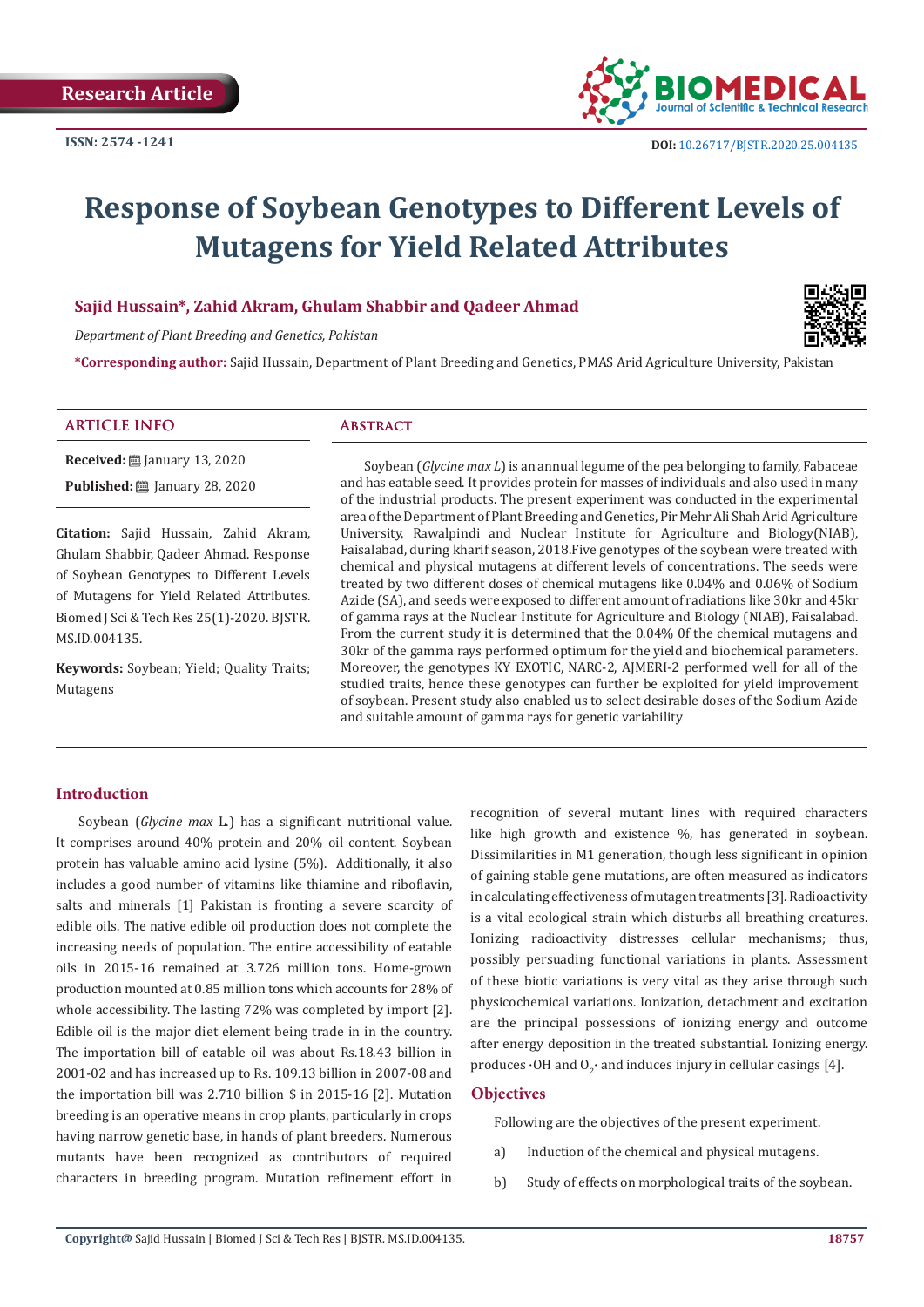# **Material and Method**

#### **Preparation of Sodium Azide**

Solution of sodium azide was prepared in the laboratory, Department of Plant Breeding and Genetics, NIAB, Faisalabad.  $0.04$ grams of sodium azide were added in  $100$  ml  $\text{H}_{2}$ O to prepare 0.04% and 0.06 grams of SA were added in 100ml of water to prepare 0.06% of SA.

#### **Mutagenesis**

In the first experiment the seeds of five Soybean genotypes, (PGRI-15, KY EXOTIC, NARC-, AJMERI-2, AJMERI) was subjected to mutation. The seed was treated at Nuclear Institute for Agriculture and Biology (NIAB), Faisalabad, with two different mutagenesis, Physical and Chemical mutagenesis. In physical mutation the seed was exposed to the gamma rays, 30KR and 45KR. In chemical mutagenesis the seed of equal size was subjected to 0.04% and 0.06%, SA. For each of the chemical treatment the seed was

presoaked in the distilled water. After soaking with the distilled water, the seed was dried and treated with different concentrations (0.04% & 0.06%) of the chemical for 6 hours tracked by washing of seeds by tape water for 2 hours. Second experiment was conducted at the Glass house, at the research site of the, Department of Plant Breeding & Genetics, PirMehr Ali Shah Arid Agriculture University, Rawalpindi, following Randomized Block Design (RCBD). The seeds treated with the Chemical, Physical and untreated (control) were sown in the pots with two replications.

#### **Morphological Traits**

Data were recorded on the following morphological traits.

**Germination Percentage:** The emergence of the seed was recorded as germination percent. After sowing the seeds propagation percentage was intended by following method (Figure 1).

# Germination % age = Total no. of germinated plants x 100

Total seed sown



**Figure 1:** Germination percentage.

Plant Height (cm): Plant height at maturity was measured in cm from the base of plant to the top. Height was measured from five arbitrarily selected plants of each genotype in cm and their middling was calculated (Figure 2).



**Figure 2:** Plant height.

**Number of Pods per Plant:** Average numbers of fully formed pods/ plant from arbitrarily selected five plants were taken and numbers of pods from respectively plant were calculated.

#### **Number of Seeds per Pod**

Number of seeds per pod was determined by calculating the seeds from irregularly particular pods from respectively genotype and their middling was calculated (Figure 3).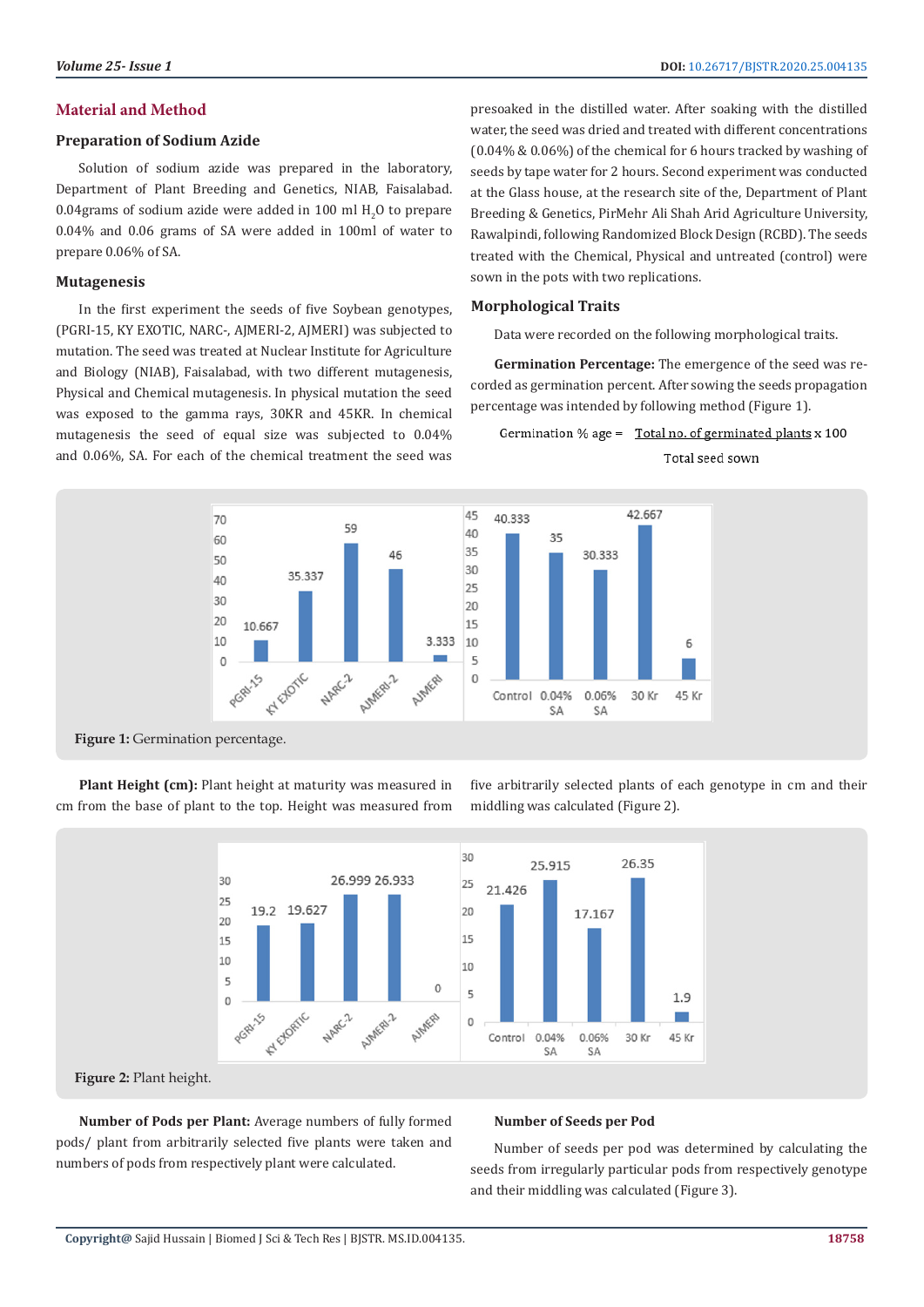

**Days to First Flowering:** Days to first flowers were taken visually by counting the time from the day of sowing to the date once plants bloomed their first flower in each genotype (Figure 4&5).

**Hundred Grain Weight (g):** 100-grains were taken at random from each genotype and balanced in gram by the use of electronic weight balance (Figure 6&7).





Figure 4: Days to first flowering.







Figure 6: Pods/plant.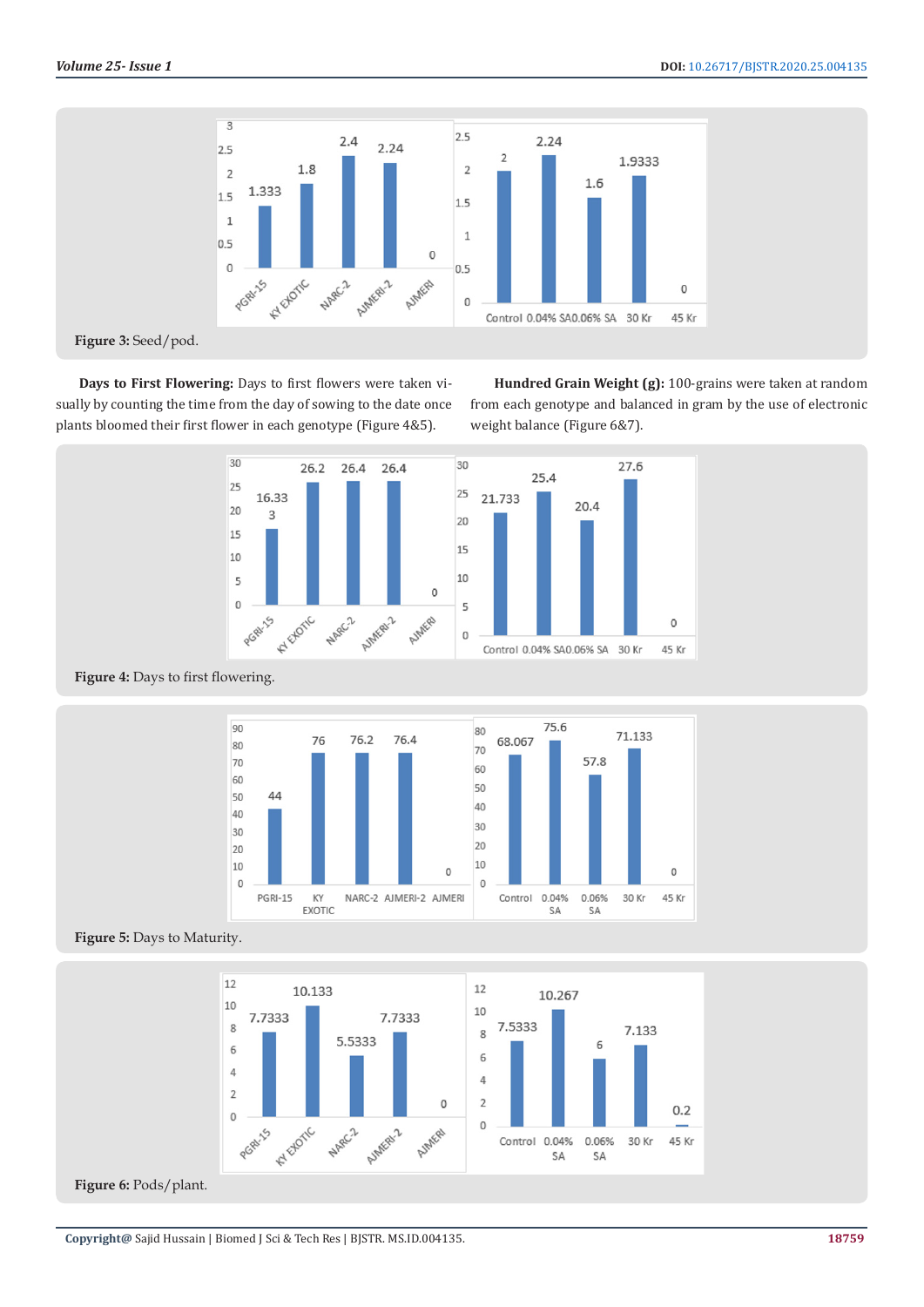

#### **Biochemical Traits**

The data for soybean biochemical traits were recorded which are described below.

**Oil Content:** Fat and Oil content was determined by the Soxhlet extraction method at Grain Quality Testing Laboratory, National Agriculture Research center (NARC), Islamabad. Soxhlet apparatus was used to isolate the fat and oil content. Oil percentage was determined on the basis of weight difference (Figure 9).

**Protein Content:** Protein content was determined by Kjeldahl method at Grain Quality Testing Laboratory, National Agriculture Research Center (NARC), Islamabad.K-jeldahl method was used to determine the nitrogen content and then converted it protein content (Figure 8).



#### **Figure 8:** Protein content.



**Figure 9:** Oil content.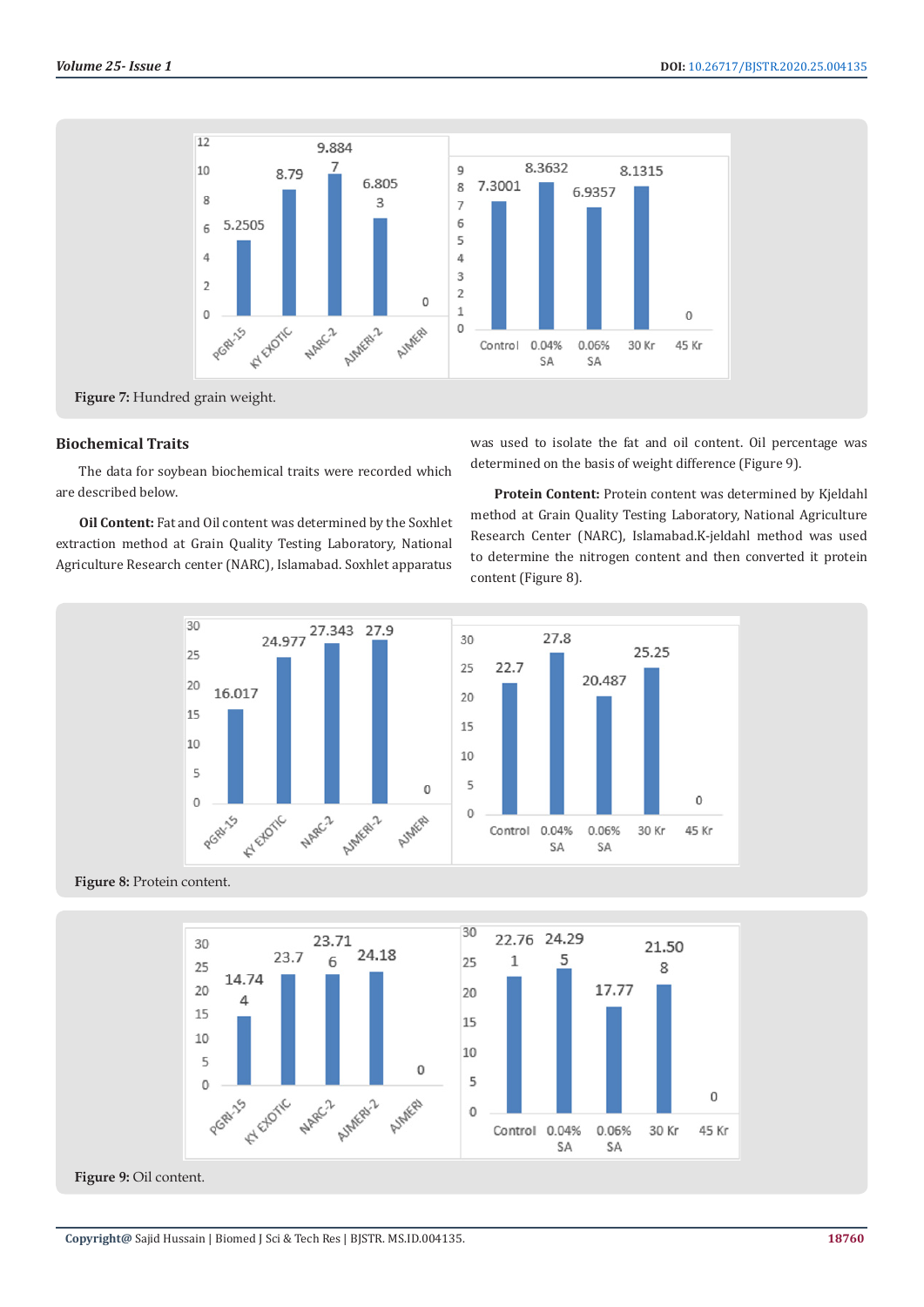#### **Statistical Analysis**

The data thus composed were exposed to study of variance (ANOVA) procedure Steel et al., (1997) for entirely the characters deliberate to observe the significant variances among the genotypes. Data were statistically investigated through (Statistix8.1) processor software. The difference among the treatment means was compared by the Fisher Least Significant Difference (LSD) test at 0.05 P-value and correlation coefficient, was also studied as described by [5] and determined the association between yield and yield component.

#### **Results and Discussion**

Soybean is an important oil seed crop. Pakistan is fronting the scarcity of edible oil because it is grown in a limited area. The present study was conducted for yield and quality improvement of the crop in the research site of the Department of Plant Breeding and Genetics, PirMehr Ali Shah Arid Agriculture University, Rawalpindi. The five genotypes of the soybean were treated with the Chemical mutagens viz. Sodium Azide and physical mutagens viz. gamma rays at different doses, to create genetic variation in the crop. For the current experiment the genotypic, phenotypic and environmental correlation was also determined to specify the correlation among yield related attributes. The result showed that germination percentage for the soybean genotypes, in control was 40.33% (Table 2), while germination percentage for the genotypes in which the physical mutagens applied were high as compared to control. The results showed that with the rise in concentration of

the mutagens applied, itlead to the decrease in the germination percent. The findings of the existing study also commensurate [6] and [7] who also reported that the emergent percentage decreases with the increase in mutagens concentrations.

Among all the genotypes, the results (Table 2) exhibited highly significant variances for plant height. In which the genotypes NARC-2 and AJMERI-2 showed the height of 26.99 cm and 26.933 cm respectively. The results of the present study also related [8] in which they described that the plant height decreases with the rise in the concentration of the SA. The results (Table 1) discovered that all the genotypes showed exceedingly substantial differences for seeds /pod. The conclusions (Table 1) coincided that the genotypic and treatment interaction showed significant results for number of seeds/pods. Pertaining to results (Table 2), the genotypes, PGRI-15 (1.33), KY EXOTIC (1.8), NARC-2 (2.4), AJMERI-2 (2.24) and AJMERI (00) seeds per pod among the genotypes, NARC-2 and AJMERI-2 indicates significant results for the seeds per pod as 2.4 and 2.24 respectively. The results of the present study commensurate in which they reported that with [8] the increase in doses of the mutagens the number of seeds decreases. Overall the conclusions (Table 2) expressed that the genotype PGRI-15(16.333), exhibited significance differences for days to first flowering.In chemical mutagens the results showed 20.400 at dose of 0.06% of SA and the days to first flowering decreased at 0.04% of SA. These days to first flowering for physical mutagens 30kr was 27.

| <b>SOV</b>               | <b>DF</b> | <b>GP</b> | <b>PP</b> | <b>NSP</b> | <b>FFG</b> | <b>DM</b>  | <b>NPP</b> | <b>HGW</b> | <b>PP</b> | oc        | <b>PC</b> |
|--------------------------|-----------|-----------|-----------|------------|------------|------------|------------|------------|-----------|-----------|-----------|
| Genotypes                | 4         | 8274.67** | 1827.50** | 13.9141**  | 1974.55**  | 16849.7**  | 221.453**  | 224.920**  | 2111.87   | 1632.28** |           |
| Treatment                | 4         | 3242.17** | 1509.36** | 112.1141** | 1820.05**  | 14576.5**  | 207.087**  | 182.202**  | 1899.89   | 1484.86** |           |
| Genotypes x<br>Treatment | 16        | 548.00**  | 266.83**  | 1.7791**   | 227.18**   | $1775.7**$ | $50.103**$ | 30.394**   | 240.21    | 177.28**  |           |
| Replication              | 2         | 184.33    | 9.01      | 0.3301     | 10.45      | 476.3      | 1.773      | 99.95      | 34.20     | 57.34     |           |
| Error                    | 48        | 169.06    | 36.04     | 0.2135     | 10.45      | 228.4      | 12.537     | 3.957      | 35.48     | 27.17     |           |

Note: GP: Germination percentage, PH= Plant height, NSP= Number of seed/pod DFF= Days to flowering, DM= Days to maturity, NPP= Number of pods HGW= Hundred grain weight, PP= protein percent, OP= Oil percentage

| Table 2: Mean of different yield and quality traits of 9 characters in 5 soybean genotypes. |  |  |  |
|---------------------------------------------------------------------------------------------|--|--|--|
|---------------------------------------------------------------------------------------------|--|--|--|

| Genotypes       | GP     | <b>PH</b> | <b>NSP</b> | <b>DFF</b> | <b>Maturity</b> | <b>NPP</b> | <b>HGW</b> | <b>PP</b> | OP        |
|-----------------|--------|-----------|------------|------------|-----------------|------------|------------|-----------|-----------|
| PGRI-15         | 10.667 | 19.200    | 1.333      | 16.333     | 44.000          | 7.7333     | 5.2505     | 16.017    | 14.744    |
| KY EXOTIC       | 35.337 | 19.627    | 1.8000     | 26.200     | 76.000          | 10.133     | 8.7900     | 24.977    | 23.700    |
| NARC-2          | 59.00  | 26.999    | 2.4000     | 26.400     | 76.200          | 5.5333     | 9.8847     | 27.343    | 23.716    |
| AJMERI-2        | 46.00  | 26.933    | 2.2400     | 26.400     | 76.400          | 7.7333     | 6.8053     | 27.900    | 24.180    |
| AJMERI          | 3.333  | 0.0000    | 0.000      | 0.000      | 0.000           | 0.000      | 0.000      | 0.000     | 0.000     |
| <b>Mutagens</b> | GP     | <b>PH</b> | <b>NSP</b> | <b>DFF</b> | <b>Maturity</b> | <b>NPP</b> | <b>HGW</b> | <b>PP</b> | <b>OP</b> |
| Control         | 40.333 | 21.426    | 2.0000     | 21.733     | 68.067          | 7.5333     | 7.3001     | 22.700    | 22.761    |
| $0.04\%$ SA     | 35.000 | 25.915    | 2.2400     | 25.400     | 75.600          | 10.267     | 8.3632     | 27.800    | 24.295    |
| $0.06\%$ SA     | 30.333 | 17.167    | 1.6000     | 20.400     | 57.800          | 6.000      | 6.9357     | 20.487    | 17.77     |
| 30 Kr           | 42.667 | 26.350    | 1.9333     | 27.600     | 71.133          | 7.133      | 8.1315     | 25.250    | 21.508    |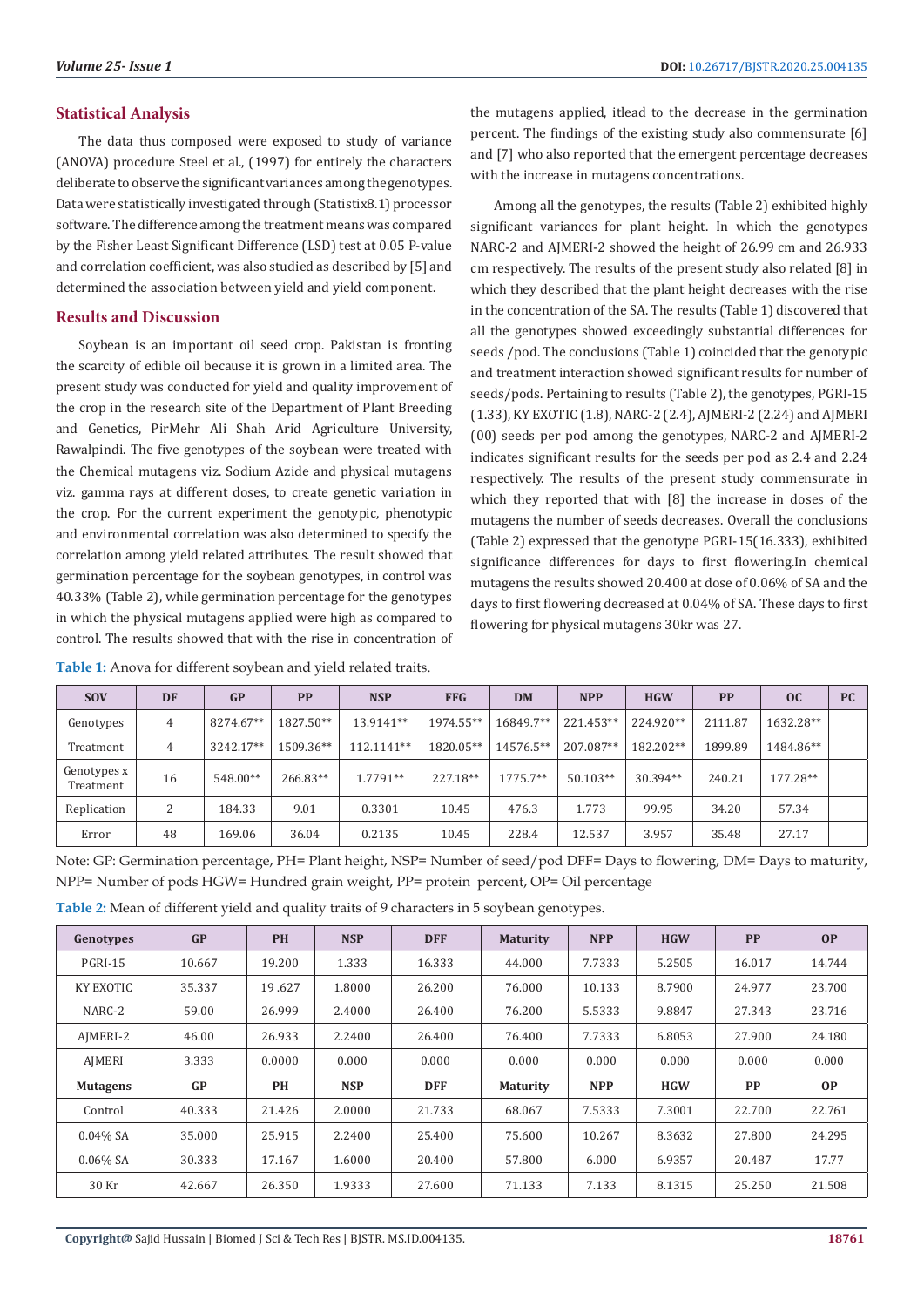| 45 Kr    | 6.000  | 1.900  | 0.000  | 0.000                    | 0.000  | 0.200                | 0.000  | 0.000  | 0.000  |
|----------|--------|--------|--------|--------------------------|--------|----------------------|--------|--------|--------|
| .`ontrol | 40.333 | 21.426 | 2.0000 | 21.722<br><u> 21, JJ</u> | 68.067 | 7.500<br>. . ບ ບ ບ ບ | 7.3001 | 22.700 | 22.761 |

Note: GP: Germination percentage, PH= Plant height, NSP= Number of seed/pod DFF= Days to flowering, ,NPP= Number of pods per plant DM= Days to maturity, HGW= Hundred grain weight, PP= protein percent, OP= Oil percentage

While the results showed 21.733 for control plants. The results of the present study were also supported by [9] which they reported that days to first flowering were improved with the rise in the doses of the mutagens. The products (Table 1) coincided that the genotypes obtained highly significant variances for the days to maturity. The results (Table 1) revealed that the genotypic and treatment interaction showed significant results for days to maturity. The findings (Table 2) predicted for days to maturity the genotypes, PGRI-15 (44), KY EXOTIC (76), NARC-2(76.2), AJMERI-2(76.4), AJMERI (00). Among all the genotypes, the genotype PGRI-15 (44) showed maximum significant for days to maturity. The results for days to maturity for chemical mutagens at dosage 0.04% was 75.6 and at 0.06% was 57.8, of SA. Whereas the days to maturity for physical mutagens at 30kr was 71.133 and 68.067 for control. The results of the present study [7] in which they reported that the maturity period decreases with the increase in the mutagens concentrations. The outcomes (Table 1) accorded that the genotypic and treatment interaction showed significant results for number of pods/plants.

The results for number of pods/plant (Table 2) pretended for the genotypes, KY EXOTIC (10.133) showed highly significant. The pods per plant (10.267) increased at dosage of 0.04% which decreased (6) at 0.06% SA, the number of pods per plant observed (7.133) for 30kr of gamma rays, which decreases at high amount of the radiations. For the control it was noted 7.5333. Our results were [9] in which they reported that number of pods is high in mutant genotype as compare to the control. The findings (Table 1) revealed that all the genotypes presented significant differences for hundred grain weight. The products (Table 2) predicted that the genotypes, KY EXOTIC and NARC-2, showed highly significance for the hundred grain weight, 8.7900 g and 9.8847 g respectively. The results for the chemical mutation showed 8.3632 and 6.9357 at dosage of 0.04% and 0.06% SA respectively, while the results for physical mutation, gamma rays, the grain weight showed 8.1315 at amount of 30kr and 7.300 (g) grain weight for control [10] in which they reported that the grain weight increased due to induced mutation as compared with the control where mutation was not induced.

The results (Table 2) for protein content were observed highly significant for the genotypes, NARC-2, AJMERI-2, 27.343 and 27.900 respectively. The results (Table 2) coincided for Protein content showed that the genotypes on which mutagens applied, was highly significant compare with the control. The protein content for the genotype which was treated with the chemical mutagens showed high protein content 27.800 at dosage of 0.04%. The results were also supported by [1] in which they reported that the protein

content was different for different dosage of the mutagens. The findings (Table 2) detected for each genotypes, PGRI-15 (16.017), KY EXOTIC (24.977), NARC-2 (27.343), AJMERI-2 (27.900) and AJMERI (00) among which highly significance were perceived for the genotypes, KY EXOTIC, NARC-2, AJMERI-2, in which the fats and oil content ranged from 14- 24.180. The results showed that the fats and oil content for the control were 20.761, while the results for chemically mutant genotypes were 24.295 at dosage of 0.04% and 17.77 for 0.06% of SA and 21.508 was observed at 30kr of gamma rays in physical mutagens. Kavithamani et al. [1] in which they reported that the fats and oil content increases due to mutation. Different dosage of the mutagens had different effect on the fats and oil content.

# **Correlation Analysis**

Estimation of phenotypic correlation between yield components and quality traits as well as among the components themselves is presented (Table 3). The correlation among different characters are described and discussed as under. The seeds/pod highly correlated with the days to first flowering (0.9545), days to maturity (0.9710), pods/plant (0.8343), hundred grain weight (0.9345) and quality traits like protein (0.9768) and oil content (0.9696).The findings of the present study assembled with the results of the [11] in which they conveyed that number of seeds per pod positively correlated with the yield related traits. The outcomes also observed that the genotypic, phenotypic and environmental correlation was highly significant. The number of pods per plant correlation showed highly significant results with the hundred grain weight (0.8311), protein (0.8781) and oil content (0.8884).The present study is also supported by [11] in which they showed positively high correlation of pods/plant. The consequences of our study resembled with the [12] in which they revealed that the number of pods/plants definitely correlated with the plant height, Days to flowering, Days to maturity.

The hundred grain weight correlated with the protein and oil content, 0.9469 and 0.9523 respectively. The findings reported by [12] that Hundred grain weight, negatively correlated with other yield related traits. Observation of the present study showed positive correlation of the hundred grain weight, which may be because of genotypes, environmental effects or that may be because of the mutation induced. The results of the present study were supported by [11] in which they reported that hundred grain weight positively correlates with the yield related traits. The protein content showed high correlation with the oil content (0.9913). Our results collate with [9] findings that protein content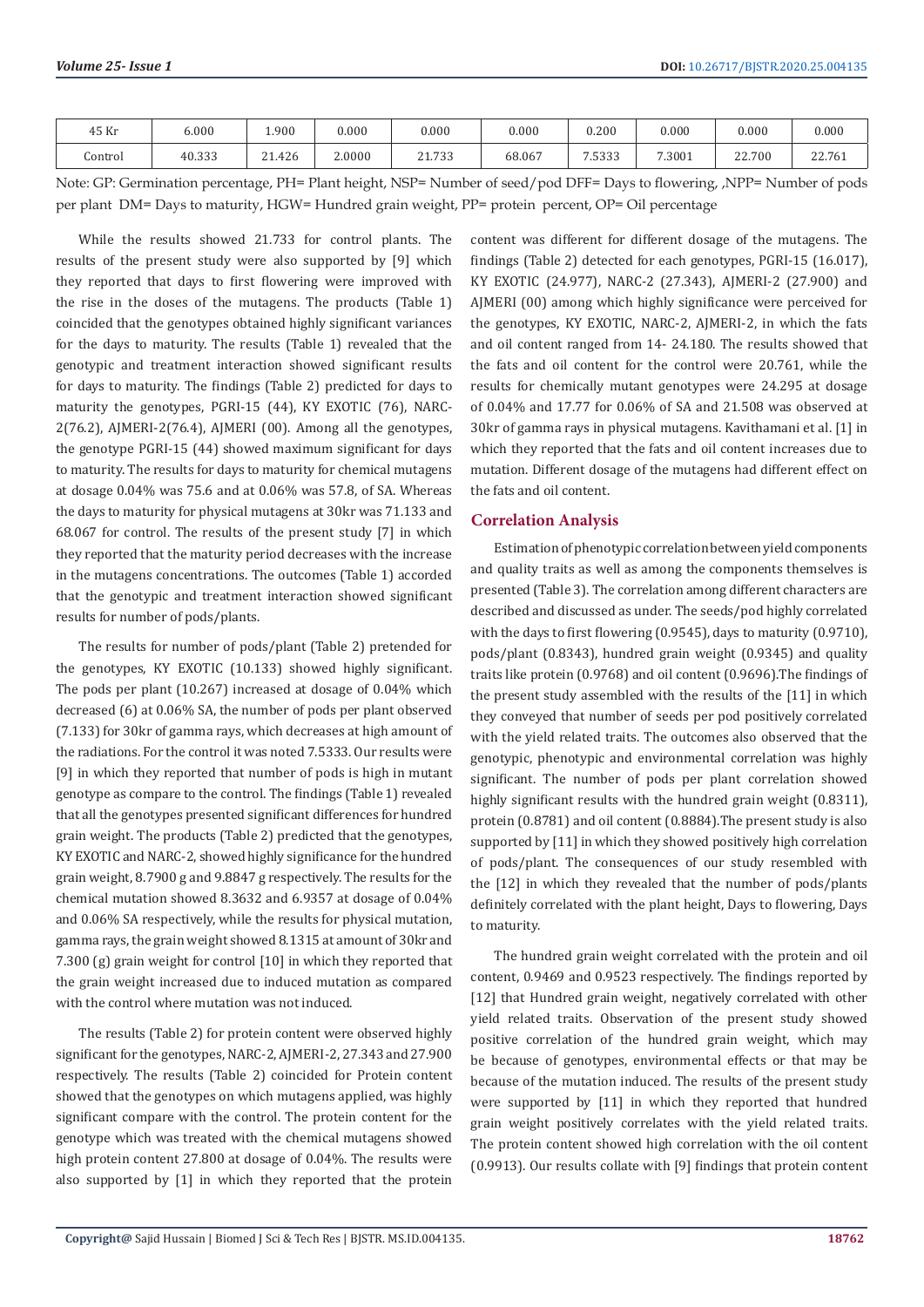is significant and positive correlated with oil content. The results (Table 3) showed that fat and oil contented was highly correlated with yield related traits. The results also intimated that the genotypic, phenotypic and environmental association for fats and oil content is highly significant. The outcomes of the current study resembled with the results of [1] who described that a confident

correlation was found between oil content and grain yield and a negative significant correlation were found between oil content and protein content. But in the present study the effect might be due to genotypic, environmental effect or that may be because of mutation induced [13-15].

| Table 3: Correlation between Different Soybean genotypes for Yield and Quality traits. |  |
|----------------------------------------------------------------------------------------|--|
|----------------------------------------------------------------------------------------|--|

| CHAR.           | r(g)        | r(p)         | r(e)         | r(s)         |
|-----------------|-------------|--------------|--------------|--------------|
| $1\quad2$       | $0.8078**$  | $0.7577**$   | $0.5130**$   | $0.7890**$   |
| 1 3             | $0.8808**$  | $0.7672**$   | $0.1380**$   | 0.8384**     |
| 1 4             | $0.8679**$  | $0.7759**$   | $0.1360**$   | $0.8338**$   |
| $1\overline{5}$ | $0.8784**$  | $0.7711**$   | $0.1621**$   | $0.8384**$   |
| 1 6             | $0.5045**$  | $0.4436**$   | $0.2606**$   | $0.4801**$   |
| 1 7             | $0.8301**$  | $0.7342**$   | $0.2342**$   | $0.7942**$   |
| 1 8             | 0.8736**    | $0.7602**$   | $0.1293**$   | $0.8313**$   |
| 1 9             | $0.8745**$  | $0.7634**$   | $0.1699**$   | $0.8330**$   |
| 2 <sub>3</sub>  | $0.9600**$  | $0.9055**$   | $0.5125**$   | $0.9402**$   |
| 2 4             | 0.9608**    | $0.9149**$   | $0.5318**$   | $0.9443**$   |
| 2 5             | $0.9551**$  | $0.9025**$   | $0.5118**$   | $0.9360**$   |
| 2 6             | $-0.8737ns$ | $-0.7972ns$  | $-0.5682ns$  | $-0.8429$ ns |
| 2 7             | $-0.9093*$  | 0.8537ns     | $-0.4786$ ns | $-0.8890ns$  |
| 2 8             | $0.9770**$  | $0.9157**$   | $0.4720**$   | $0.9548**$   |
| 29              | $0.9575**$  | $0.9039**$   | $0.5334**$   | $0.9380**$   |
| 3 4             | $0.9545**$  | $0.9312**$   | $0.7300**$   | $0.9462**$   |
| 3 <sub>5</sub>  | $0.9710**$  | $0.9695**$   | $0.9577**$   | $0.9705**$   |
| 3 6             | $0.8343**$  | $0.7873**$   | $0.6972**$   | $0.8149**$   |
| 3 7             | $0.9345**$  | $0.9267**$   | 0.8688**     | $0.9317**$   |
| 38              | $0.9768**$  | $0.9702**$   | $0.9148**$   | $0.9744**$   |
| 3 9             | 0.9696**    | $0.9673**$   | $0.9507**$   | $0.9687**$   |
| 4 5             | 0.9958**    | $0.9681**$   | $0.6721**$   | $0.9860**$   |
| 4 6             | $0.8702**$  | $0.7728**$   | $0.5062**$   | $0.8312**$   |
| 4 7             | $0.9687**$  | $0.9274**$   | $0.5526**$   | 0.9539**     |
| 4 8             | 0.9966**    | $0.9610**$   | $0.5822**$   | $0.9840**$   |
| 4 9             | 0.9919**    | $0.9601**$   | $0.6896**$   | 0.9805**     |
| 5 6             | $0.8822**$  | $0.8190**$   | 0.6680s      | $0.8564**$   |
| 5 7             | $-0.9618ns$ | $-0.9547$ ns | $-0.9044$ ns | $-0.9592ns$  |
| $5\quad 8$      | $0.9950**$  | $0.9918**$   | $0.9646**$   | 0.9939**     |
| 5 9             | $-0.9971ns$ | $-0.9963$ ns | $-0.9937$ ns | $-0.9968$ ns |
| 6 7             | $0.8311**$  | $0.7693**$   | $0.6001**$   | $0.8061**$   |
| 6 8             | $0.8781**$  | $0.8255**$   | $0.7166**$   | $0.8565**$   |
| 6 9             | $0.8884**$  | $0.8275**$   | $0.6723**$   | $0.8637**$   |
| 7 8             | $0.9469**$  | $0.9415**$   | $0.9030**$   | $0.9450**$   |
| 7 9             | $0.9523**$  | $0.9468**$   | $0.9072**$   | $0.9503**$   |
| 8 9             | $0.9913**$  | 0.9869**     | $0.9537**$   | 0.9897**     |

g: Genotypic, p: Phenotypic, e: Environmental, s: Simple; 1: Germination Percentage, 2: Plant Height, 3: Number of Seeds per pod, 4: Days to First flowering, 5: Days to Maturity, 6: Number of Pods per plant, 7: Hundred Grain Weight, 8: Qualitative Trait(P), 9: Qualitative Trait(F)

\*Significant at 5% level of probability level \*\* Significant at 1% level of probability level, ns; Non significant